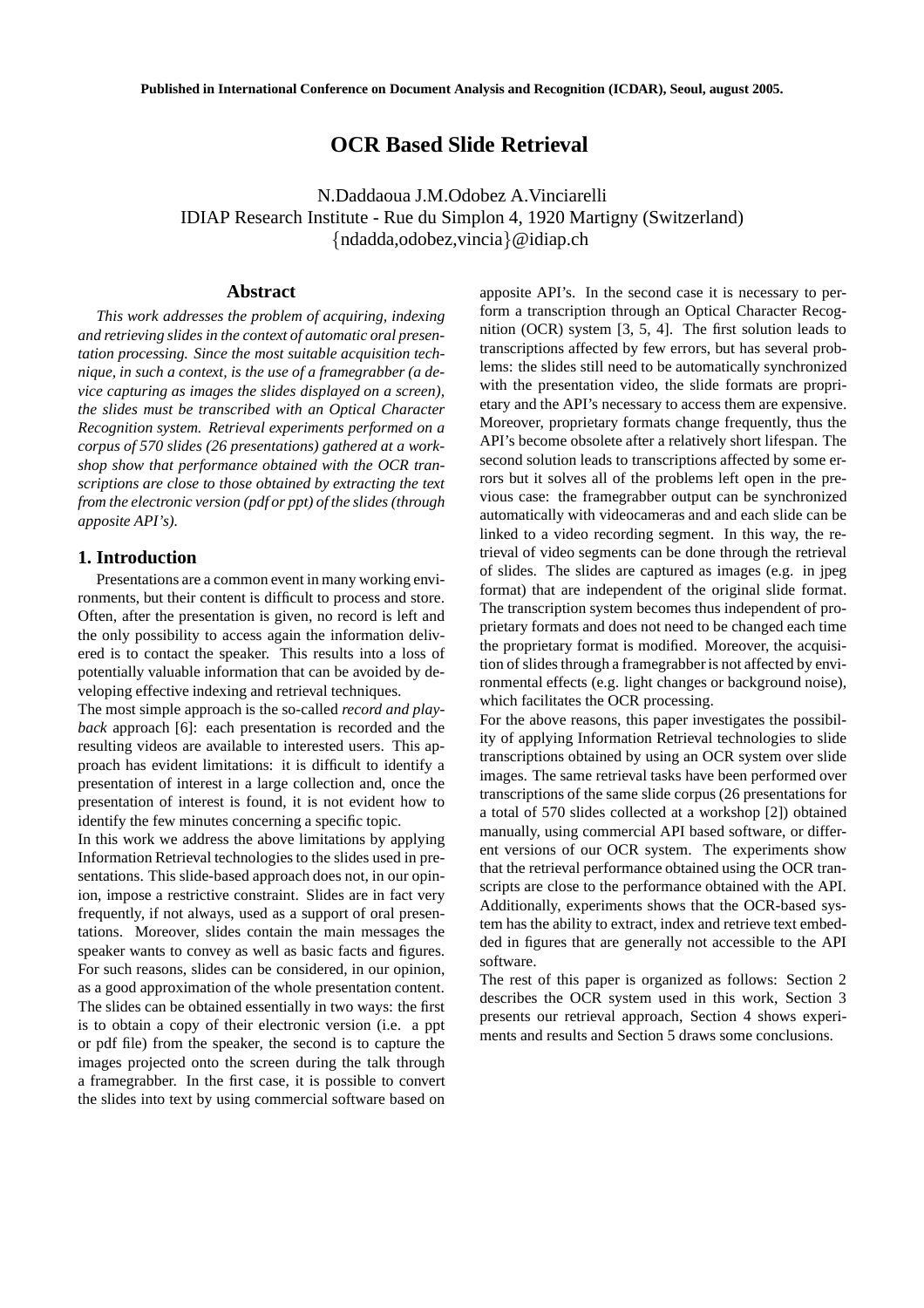# **2. Text recognition system**

The method we employ in this article has been described in [3]. We present here an overview of this method, and the reader can refer to [3] for more details.

The method follows a top down approach, where text line regions are first localized in the image, and a text recognition system is then applied on the extracted regions.

The text line localization algorithm has two components. The first one consists in classifying each pixel of the image into either text or non-text. This was achieved using simple feature computation and morphological processing. The second part of the algorithm aims at identifying individual text lines from the generated text-labeled binary map. This is achieved by searching in a systematic way for the top and bottom baselines of horizontally aligned text string regions with enough density.

The common approach to recognize text from individual text lines consist of applying a binarization algorithm on the text image followed by the use of a standard OCR software. Such an approach, however, generates many errors, as the distribution of gray-scale levels in the text region may not be bimodal (e.g. due to the use of several color, the presence of background...), and the OCR is often confused by similar-looking characters (*e.g.* l, I, 1, i,. . .). To address these issues, we proposed in [3] a scheme whose principle is illustrated in Figures 1, and which can be briefly described as follows: first, a segmentation algorithm that classifies the pixels into  $K$  classes is applied to the text image. Then, the segmentation is exploited to produce binary text image hypotheses (*e.g.*, by assuming that a label, or a conjunction of labels, corresponds to the text layer). The resulting binary images are then passed through a post-processing step and forwarded to the OCR system, in this way producing different string hypotheses. The text result is selected from all the generated hypotheses based on a confidence value computed for each recognized string based on langage modeling and OCR recognition statistics. In the experiments, we have considered the three following variant of the method to produce the transcript:

- 1. **Trans2 :** this is the usual binarization process, where a segmentation process with  $K=2$  classes is applied, resulting in the generation of two strings. The string with highest confidence is used as the transcript.
- 2. **TransBest :** as shown in Fig. 1, the recognition process is applied three times, by segmenting the image with a K value of 2, 3 and 4.  $i$ From all the generated text string hypotheses, the string with highest confidence is used as the transcript.
- 3. **TransAll :** in the current application, the most important point is to obtain a transcript with as many slide words as possible correctly recognized. To optimize this criterion, we propose to use the following strategy.



**Figure 1. Overall text recognition scheme.**

¿From the set of text strings obtained for a single value of  $K$  (see Fig.1), we keep the string with the highest confidence. The transcript is then generated by adding to the most confident of the obtained 3 strings all the words of the two other strings that are not present in the most confident one. With this strategy, we palliate the sensitivity of the OCR engine, which sometimes produces strings from different segmentations that only differ by one letter.

The transcripts obtained with any of these 3 methods will be used to index the slides as described in the next section.

# **3. Information Retrieval**

Information Retrieval is the task of finding, among a large corpus of documents, those who are relevant to an information need expressed through a query. The literature proposes several approaches and in this work we use the so-called Vector Space Model (VSM), the most effective and widely applied one [1]. A system based on such an approach can be divided into two parts defined *offline* and *online* respectively.

The offline part takes as input the raw data (a corpus of documents) and gives as output the *term by document* matrix A, where each column corresponds to a document and each row corresponds to a term in the *dictionary* (the list of unique terms appearing in the corpus). The offline part is performed once for a given database and it is composed of four steps: *preprocessing*, *stopping*, *stemming* and *indexing*. Preprocessing simply removes all of the non-alphabetic characters (parentheses, punctuation marks, etc.). Stopping removes from the documents all of the words (called *stopwords*) needed to make a sentence gramatically correct but not related to the document content (e.g. articles, prepositions, verbs of common use like *to be* or *to have*). Stemming replaces all of the morphological variants of the same word (e.g. *connection*, *connecting*, *connection*) with their stem (*connect*). The reason is that the meaning of the word is supposed to be carried by the stem and not by the morphological variations.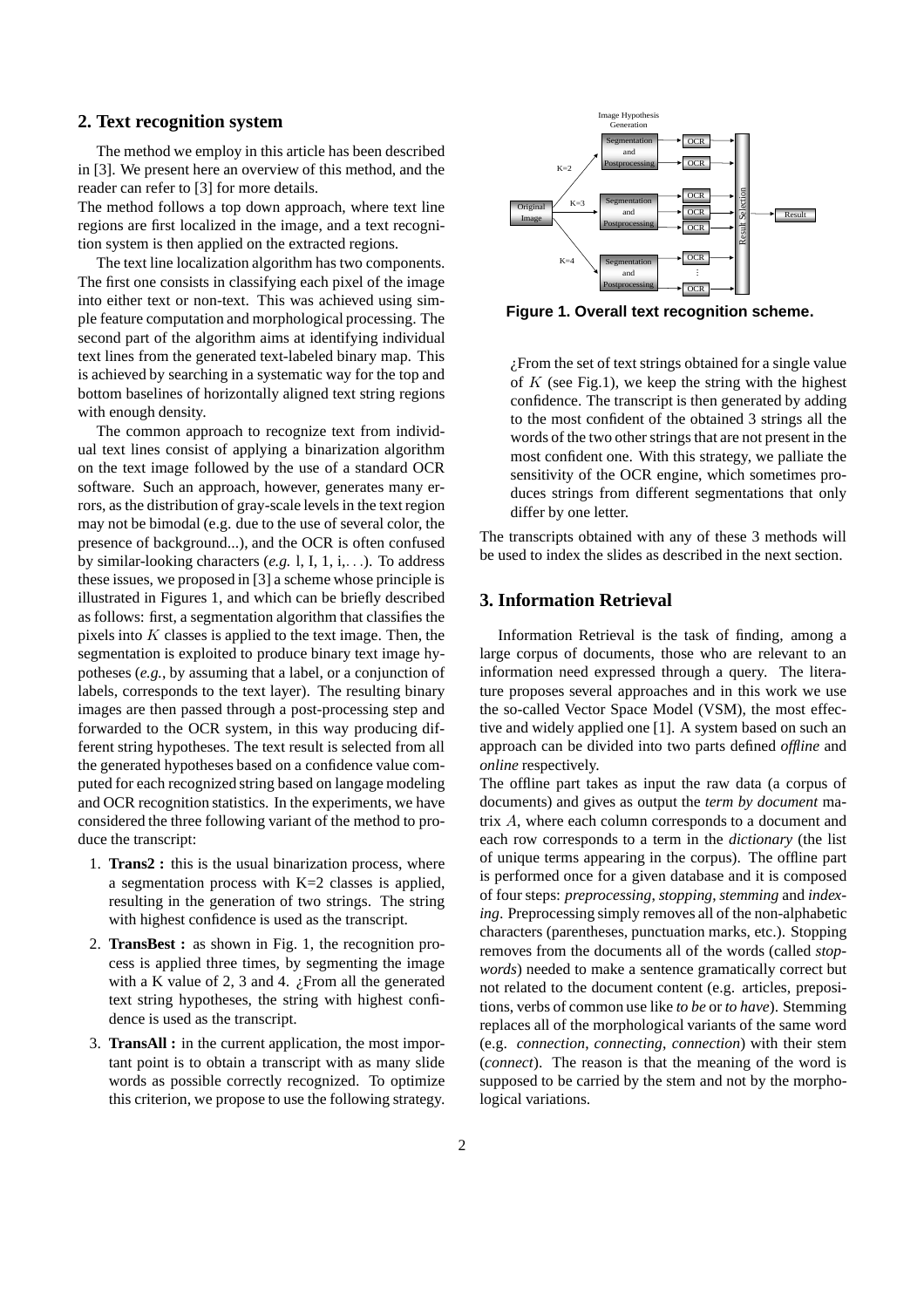At the end of the stemming, the original documents have been converted into streams of terms, but this is not a suitable form for the retrieval process. It is thus necessary to index the documents, i.e. to convert them into vectors that can be processed by the online part. The document vectors can thus be arranged in the term by document matrix  $A$  (see above). The element  $a_{td}$  of A accounts for the presence of term  $t$  in document  $d$ . The literature proposes several alternatives to express the  $a_{td}$  elements. In this work we use the Okapi formula which is the most effective and commonly applied [7]:

$$
a_{td} = \frac{tf(t,d) \cdot \log\left(\frac{N}{N_t}\right)}{k \cdot [1 - b + b \cdot NDL(d)] + tf(t,d)}\tag{1}
$$

where  $tf(t, d)$  is the number of times term t appears in document d (the *term frequency*), N is the total number of slides in the database,  $N_t$  is the number of documents containing term t, k and b are hyperparameters and  $NDL(d)$ is the normalized document length (the length of  $d$  divided by the average document length in the database). The logarithm is referred to as *inverse document frequency* (idf) and gives more weigth to the terms appearing in few documents because they are supposed to be more discriminative.

The online part takes as input a query  $q$  expressed in natural language (e.g. *multimodal meeting analysis*) and gives as output a ranking of the documents based on their Retrieval Status Value  $RSV(q, d)$ , i.e. a score accounting for the relevance of  $d$  to  $q$ . The documents relevant to  $q$  are expected to appear at the top ranking positions. In the Okapi based systems, the RSV is calculated as follows:

$$
RSV(q, d) = \sum_{t \in Q} a_{td} \tag{2}
$$

where  $Q$  is the set of the terms contained in the query  $q$ . Since the value of  $a_{td}$  is zero when term t does not appear in document d, the above RSV expression tends to be higher when  $d$  and  $q$  share more terms. However, not all of the common terms contribute in the same way. The presence of  $tf(t, d)$  at the numerator of  $a_{td}$  (see Equation 1) gives more weight to the terms appearing more times in  $d$  (they are supposed to be more representative of its content). The inverse document frequency makes the contribution of terms appearing in few documents higher (they are supposed to be more discriminative). The main limitation of such an approach is that long documents tend to have higher scores because the probability of sharing terms with a query is higher. The presence of the NDL in Equation 1 is aimed at smoothing such an effect by reducing the contribution of terms belonging to longer texts.

The evaluation of the retrieval performance can be made through several measures, but none of them provides an exhaustive description of the retrieval results [1]. Moreover, depending on the application, some measures can be more appropriate than others. Given a query  $q$ , the set of the documents relevant to it is  $R(q)$  and the set of the documents identified as relevant by the system is  $R^*(q)$ . The two fundamental measures in IR are *Precision*:

$$
\pi(q) = \frac{|R(q) \cap R^*(q)|}{|R^*(q)|} \tag{3}
$$

and *Recall*:

$$
\rho(q) = \frac{|R(q) \cap R^*(q)|}{|R(q)|}.
$$
\n(4)

Precision can be considered as the probability that a document identified as relevant by the system is actually relevant, while Recall can be thought of as the probability of a relevant document being identified as such by the system. The value of  $\pi(q)$  is often calculated in correspondence of a predefined set of  $\rho$  values (typically 10, 20,..., 100 percent) resulting in the so called *Precision vs Recall* curves. In order to obtain such a curve for a query set rather than for a single query, it is possible to perform a *macroaverage*, i.e. for each predefined value of  $\rho$  the plotted Precision is the average of the  $\pi$  values obtained for different queries:

$$
\pi^M = \frac{1}{|T|} \sum_{q \in T} \pi(q) \tag{5}
$$

where  $T$  is the query set.

# **4. Experiments and Results**

**Experimental setup :** The experiments performed in this work are based on a corpus of slides collected at a workshop held in June 2004 (Machine Learning in Multimodal Interfaces [2]). The slide authors were not aware of our experiments and they prepared their slides without any constraint. This data set is thus realistic with respect to similar situations. The corpus is composed of 26 presentations for a total of 570 slides. All of the slides have been acquired with a framegrabber (i.e. a device capturing the images displayed through a projector) resulting into 570 jpg images of dimension  $1036 \times 776$  pixels (91.2 dpi resolution).

The text contained in the presentations has been transcribed in three different ways. The first is by manually typing the content of the slides. This version, used as reference, will be referred to as *manual*). The second is by applying the different versions of the OCR system described in section 2 to the slide images (the transcriptions will be referred to as *Trans2*, *TransAll* and *TransBest*). The third is by using softwares converting the electronic versions of the slides (i.e. the Powerpoint or PDF files) into text (this version will be referred to as *API*).

**OCR performance evaluation:** the quality of the OCR transcripts can be evaluated using the *term recall* TR and *term precision* TP performance measures, defined by:

$$
TR(d) = \frac{\sum_{t} \min\left(tf^*(t, d), tf(t, d)\right)}{\sum_{t} tf(t, d)}
$$
(6)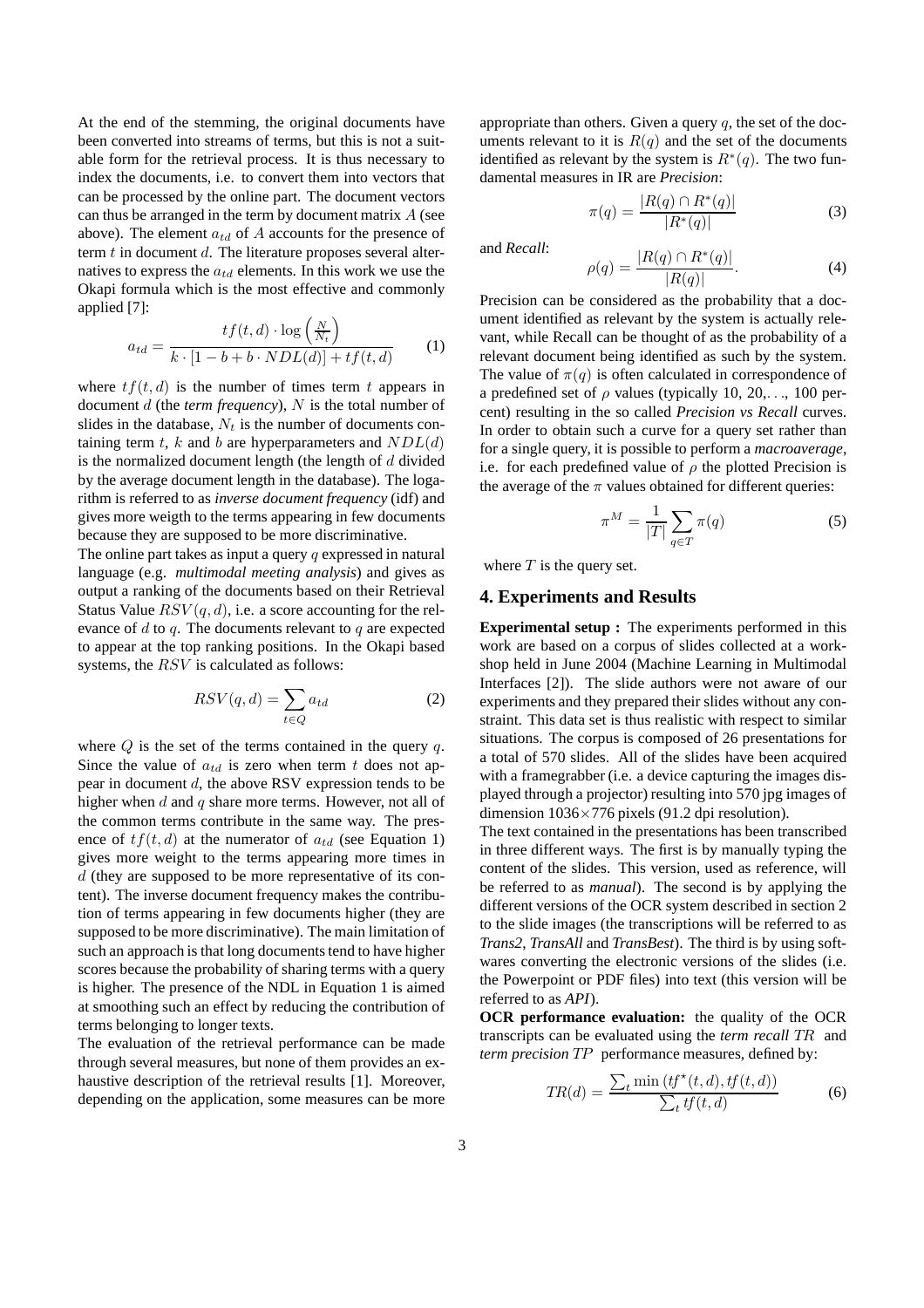|            | slide |      | presentation |      | database |      |
|------------|-------|------|--------------|------|----------|------|
| OCR method | TR.   | TP   | TR.          | ТP   | TR.      | TP   |
| Trans2     | 72.4  | 77.3 | 67.5         | 77.0 | 71.4     | 77.4 |
| TransBest  | 77.0  | 78.4 | 72.6         | 77.3 | 76.7     | 79.0 |
| TransAll   | 80.9  | 65.5 | 76.2         | 62.3 | 80.8     | 62.0 |
| API        | 81.1  | 89.5 | 75.3         | 87.1 | 80.8     | 88.9 |

**Table 1. Term recall** TR **and term precision** TP **averaged other slides, presentations, or computed on the whole database.**

and

$$
TP(d) = \frac{\sum_{t} \min\left(tf^*(t, d), tf(t, d)\right)}{\sum_{t} tf^*(t, d)}
$$
(7)

where  $tf(t, d)$  denotes the number of times the term t really appears in the document  $d$  ( $d$  will be either a slide, a presentation, or the whole database), and  $tf^*(t, d)$  denotes the number of times the term  $t_1$  appears in the transcript of the document d. The term recall can be interpreted as the percentage of terms in the document that have been correctly recognized by the OCR, while the term precision indicates the proportion of recognized terms that are actually true.

Table 1 provides the average term recall and precision computed over either slides, presentations or on the whole database. The overall values are good, showing that around 3 out of 4 terms are correctly recognized by the OCR systems, which means an average of 25 correct terms per slide document. These numbers, however, hide a large recognition variance depending on the slide type. While slides containing plain text only usually have term recall above 85%, slides containing images, plots or screen shots have lower and more diverse TR values. The comparison of the OCR performance with the API results shows that the difference between the two approaches are not so large overall. While the OCR transcriptions are noisier, as indicated by the lower term precision, the term recall of the best performing OCR is equivalent to the API one (cf Table 1). Still, as expected, the API and OCR systems have different behaviours. While the API is almost error-less on text slides, it misses most of the text on slides with images, diagrams or plots.

Finally, comparing the different OCR systems between each other, we can see that the standard approach consisting of binarizing the text image (Trans2) is not performing as well as the two other methods. For instance, the TransBest method improves significantly (by approx. 5%) the term recall with respect to the Trans2 OCR, without any degradation in the term precision measure. This demonstrates the validity of both the use of the multi-class strategy and the string selection scheme. Second, compared with the Trans-Best approach, the TransAll strategy further improves the term recall (by approx. 4%), but this is done at the expense of the term precision, which drops by around 16%, from 78% to 62%. This effect is understandable, as this method



**Figure 2. General. The plot shows the Precision vs Recall curves for the general task. The curves are reported for both manual and automatic transcriptions.**

consists of adding complementary transcripts from different multi-class segmentations. A net effect is to produce longer transcripts (cf previous section) in which the additional terms (w.r.t. TransBest) are less reliable. However, as most of the erroneous added terms do not correspond to true terms, and are not susceptible of being part of a query, their impact on the Retrieval Status Value of documents for a given query should be negligeable in principle. Hence, from a retrieval point-of-view, such a strategy should lead to better results.

**Retrieval tasks :** Two retrieval tasks have been performed that will be referred to as *general* and *image*. The general task is composed of 46 queries (containing 3.5 words on average) with 6.4 relevant documents on average. The general queries are expressed in natural language and they are submitted to find all of the documents about the topic they describe. The image task is composed of 85 queries expressed as a set of keywords (on average 3.6) and have one relevant document. The keywords have the particularity that they appear in a screen capture or a plot, but not in the actual text of the slide. The goal of such a task is to show that the OCR is capable of extracting the terms appearing in pictures, diagrams, plots and similar elements, while the API based systems can only access the text written as such on the slides. Image queries are submitted to find the slide containing the screen capture/plot/diagram the keywords are extracted from.

**Retrieval results :** Figure 2 reports the Precision vs Recall curves for the general task. The Precision achieved is higher on manual and API transcriptions (especially at high Recall) than on OCR based transcriptions. On the other hand, from a user point of view, such a difference does not re-